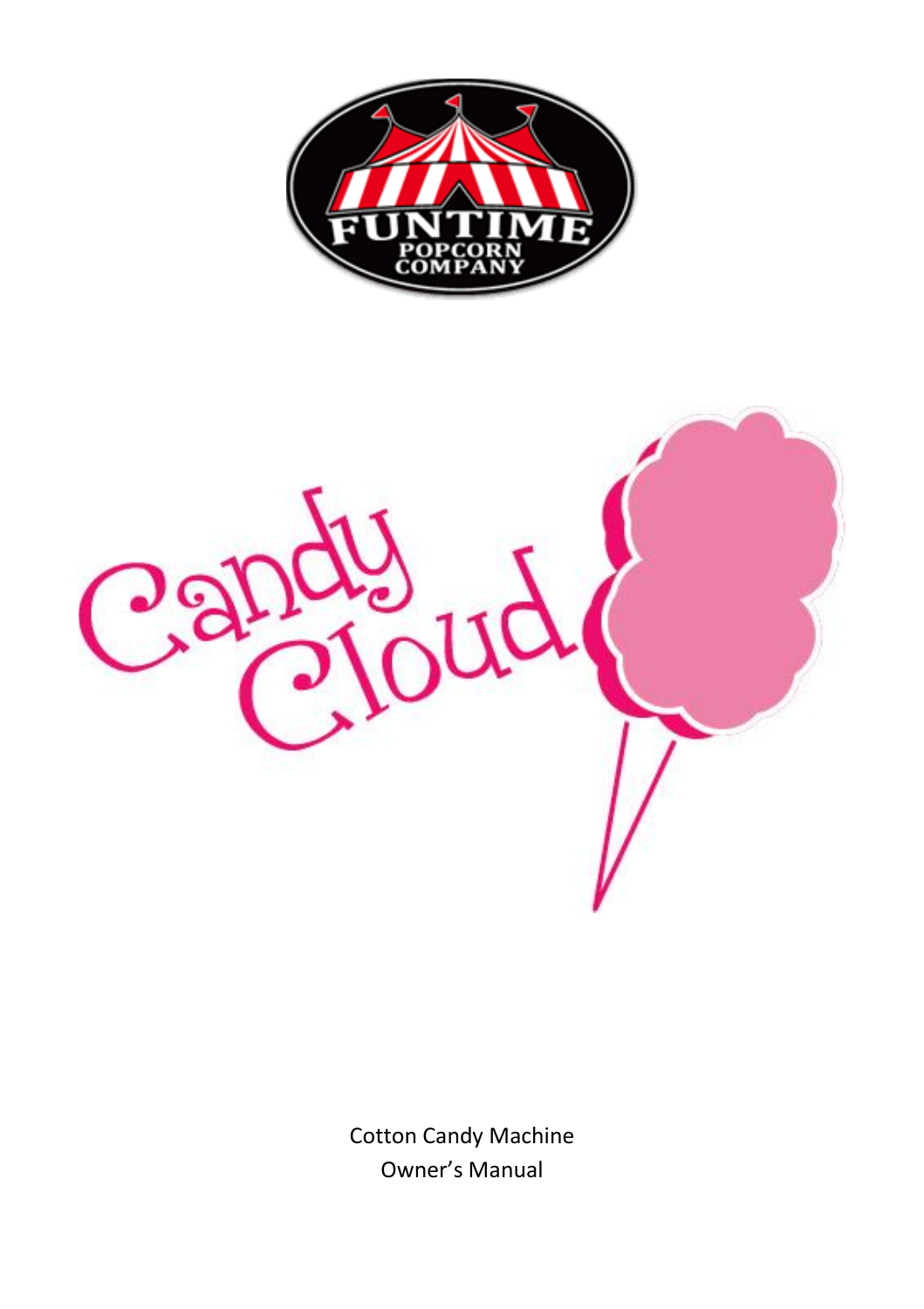#### **Introduction**

This machine uses sugar, and colored flavoring, to make a variety of flavorful, colorful, Cotton Candy. The Cotton Candy you create can be any number of favors; strawberry, cherry, bubble gum, apple, or watermelon just to name a few. Cotton Candy has fewer calories per serving than other sweets, so it's not only delicious, but better for you.

### **Specifications**

| <b>FT1000CC-P</b> |  |
|-------------------|--|
| 950W              |  |
| 80W               |  |
| 110V              |  |
| 60Hz              |  |
| $1/30$ sec        |  |
|                   |  |

#### **Knowing Your Candy Cloud**

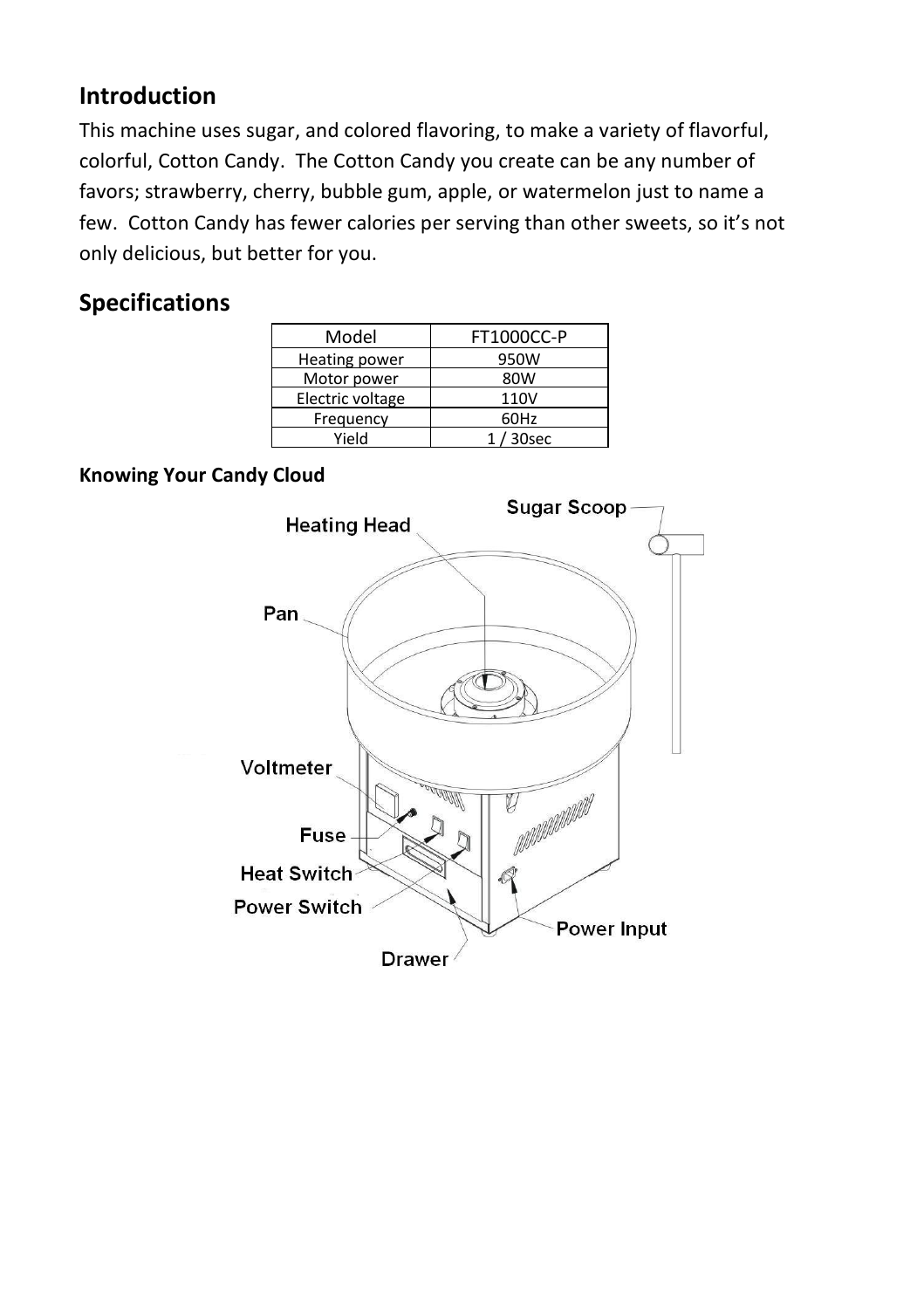#### **Preparing your Candy Cloud for Use**

- 1. Please read the instruction book carefully before using. Read and understand the usage instructions, spare parts, and safety instructions.
- 2. Unpack the unit and assemble using to the diagrams on the previous page.
- 3. Clean the heating head and the stainless steel pan before each use.
	- a. Start the unit after cleaning.
	- b. Excess water will be thrown from the head.
	- c. Clean this up with a soft cloth.
- 4. The unit should be put on the strong sturdy worktable capable of carrying the complete weight.
	- a. DO NOT place the unit on the ground.
- 5. Before turning on the unit, be sure that your power meets the electrical requirements listed in the specification section.

#### **Operation Instructions**

- 1. Turn "On" the power switch and let the machine run for 1-2 minutes.
	- a. Please make sure the unit runs smoothly before proceeding.
	- b. If the unit vibrates. Please make sure the unit is level.
- 2. Turn the heat and speed to high and let the unit for 4-5 minutes.
- 3. Put one spoon of clean, fresh, Cotton Candy Sugar into the center of the heating head.
- 4. Cotton Candy will start to be produced within 30 seconds.
- 5. Move a stick or Cotton Candy Cone in a circular motion in the pan to collect the Cotton Candy.
- 6. After finishing, DO NOT turn off the machine
	- a. Pour a small amount of clean water into the Heating Head to clean it.
	- b. Clean the resulting spray from the pan with a soft cloth.
- 7. Turn "Off" the power switch then clean the Heating Head with soft cloth.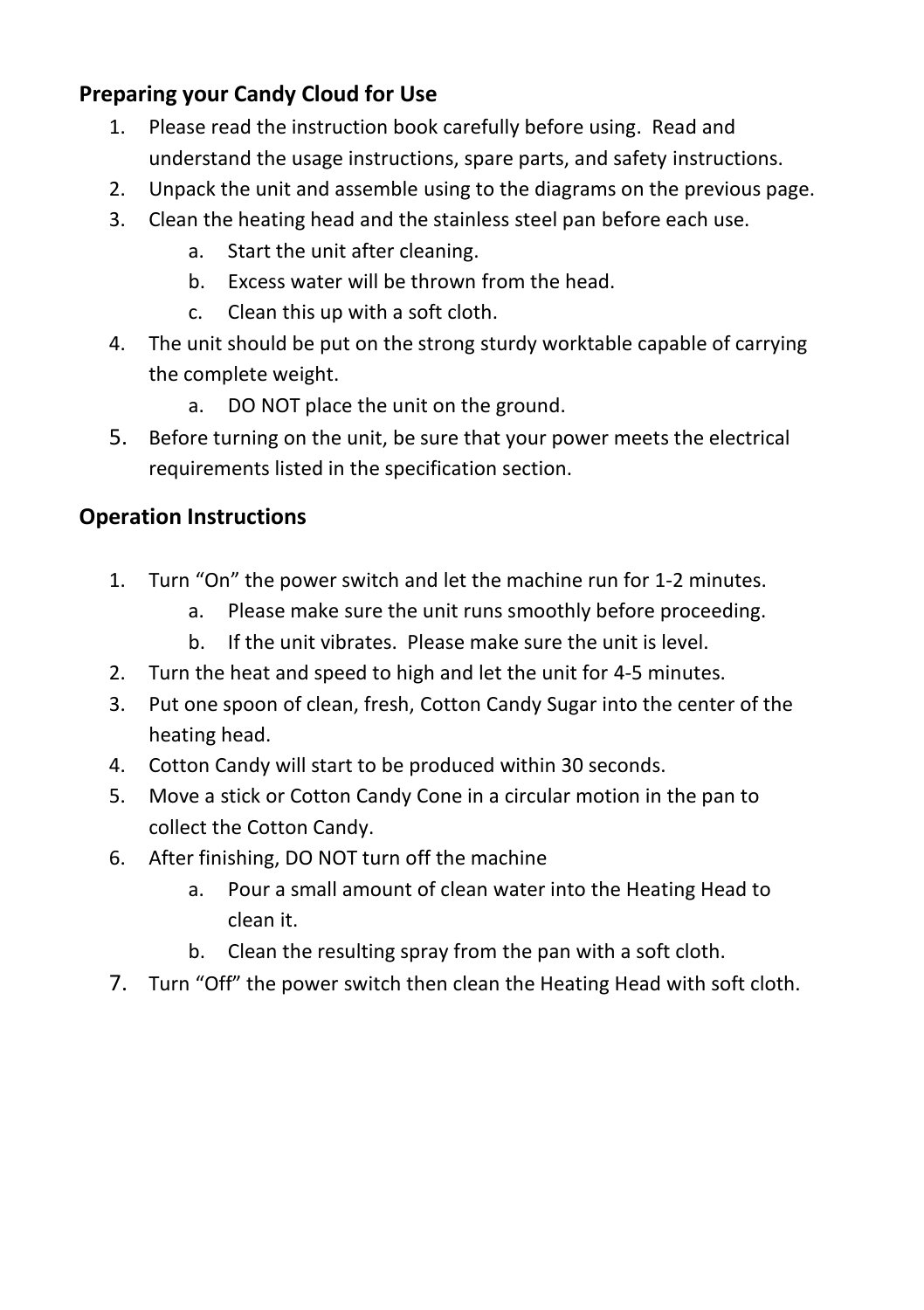## **Safety Notes**

- This unit is not intended for use by small children.
- Always use an electrical outlet with a ground circuit.  $\bullet$
- Keep the power cable away from heat.  $\bullet$
- DO NOT immerse the cable, electrical plug, or machine into water  $\bullet$ or any other liquid.
- DO NOT use the machine with a damaged cable, electrical plug, or  $\bullet$ any other damaged electrical parts.
- Install the Heating Head and Pan before plugging the unit in.  $\bullet$
- Turn "Off" the power switch when done working, then remove the  $\bullet$ pan and clean it with water.
- $\bullet$ DO NOT touch the surface of the Heating Head when in use.
- DO NOT put your hand into the pan when in use.  $\bullet$
- DO NOT move or transport the unit when in use.  $\bullet$
- DO NOT plug the unit in if cord or plug have become damp or wet.  $\bullet$
- The Rated Use of the unit is 80%.
	- o Avoid the continuous work over an extended period.
	- $\circ$  Allow the unit to rest for 20 minutes after 1 hr, of use.
- When you clean or maintenance the unit switch "Off" the Power Switch and disconnect the power cord from the outlet.
- DO NOT allow the machine to run empty for more than 5 minutes.
- DO NOT use detergent or soap when cleaning. It is very difficult to  $\bullet$ completely remove and contaminate the food product.
- If the Heating Head doesn't get hot, turn "Off" the Power Switch,  $\bullet$ and clean the Heating Head per the directions.